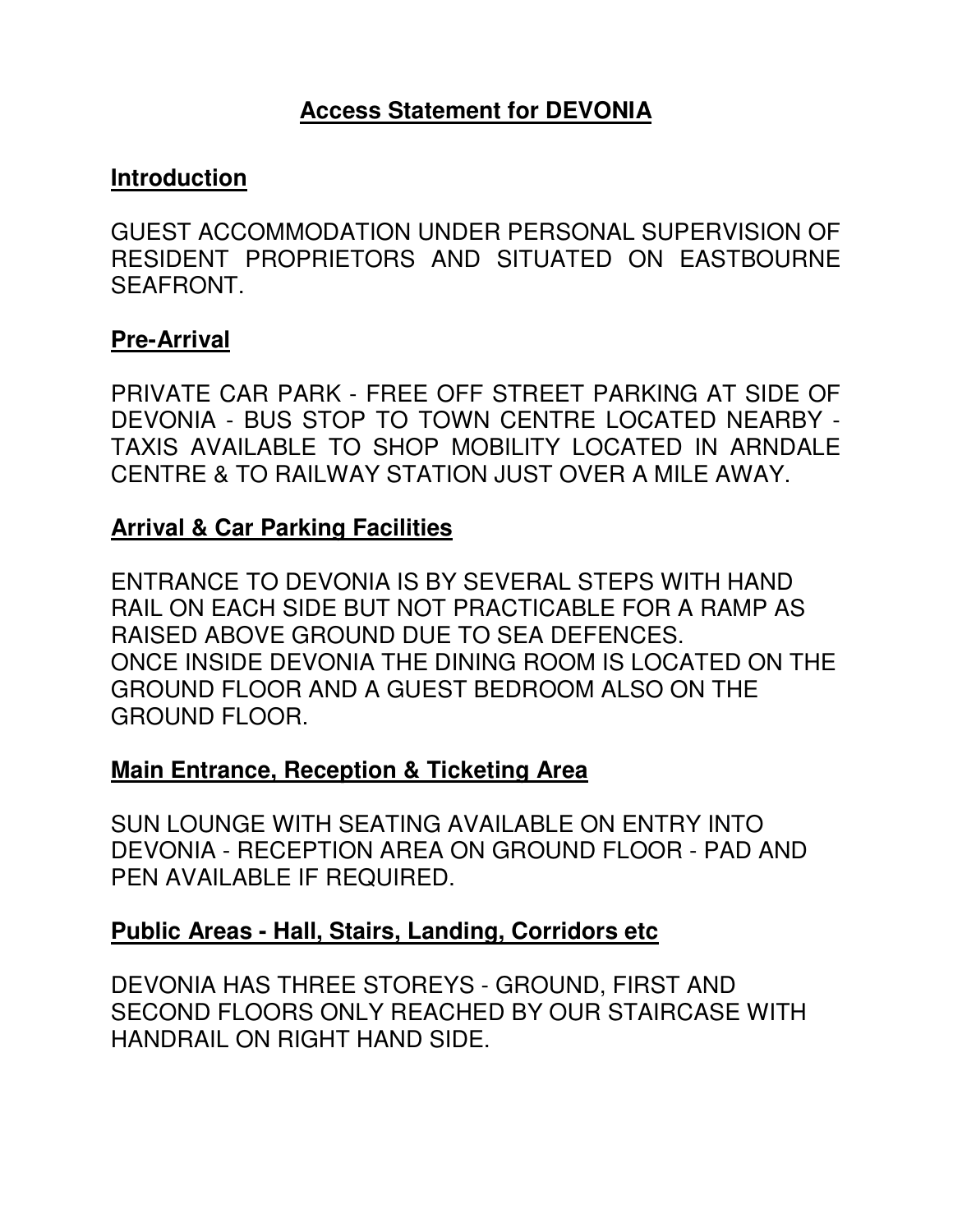# **Public Areas - Sitting room, lounges, lobbies etc**

THE DINING ROOM SITUATED ON THE GROUND FLOOR HAS BEEN FULLY REFURBISHED TOGETHER WITH A SEATING AREA AND A DOOR OPENING ONTO THE BALCONY.

ALSO SEATING IS AVAILABLE ON THE TERRACE OUTSIDE IF THE WEATHER IS SUITABLE.

### **Bedrooms & Sleeping Areas**

ALL GUEST BEDROOMS HAVE BEEN FULLY REFURBISHED & HAVE FLAT SCREEN TELEVISIONS WITH FREEVIEW AND TELETEXT.

ROOM 5 OUR SUPERIOR BALCONY ROOM WITH SEA VIEW HAS EITHER A 6' BED OR TWO 3' BEDS AND THERE IS A SEATING AREA WITH A DOOR ONTO THE BALCONY.

ROOM 1 ON THE GROUND FLOOR IS A QUIET TWIN BEDDED EN-SUITE ROOM AT THE REAR.

# **Bathroom, Shower-room & WC [Ensuite or Shared]**

ALL BEDROOMS ARE EN-SUITE WITH WALK IN SHOWER

# **Additional Information**

A NEW FIRE ALARM SYSTEM HAS BEEN INSTALLED WITH SMOKE DETECTORS IN EACH ROOM AND A CALL POINT ON EACH FLOOR.